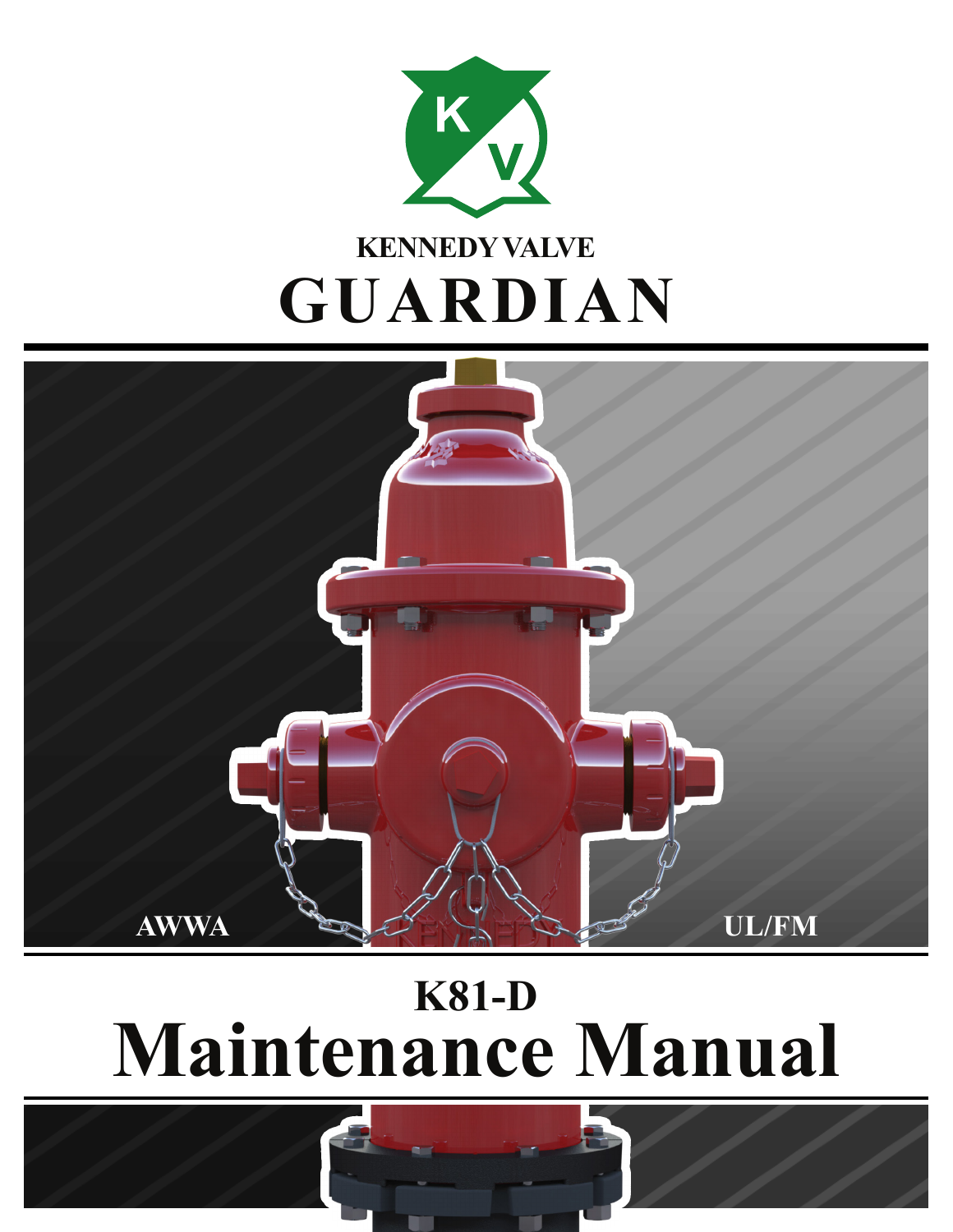



#### **WARRANTY**

Kennedy Valve products are guranteed against defects in manufacture. Any products proved defective within ten years following the date of shipment will be replaced if used in the services for whih we recommend them. No charges will be allowed for labor, damages or other expenses occasioned by defective material.

This company makes no other warranties expressed or implied except as provided in this limited warranty.

#### **Note**

In accordance with Federal OSHA requirements, replaced hydrant parts should be disposed of in a manner which is consistent with their materials of construction. We recommend that you contact the Institute of Scrap Iron & Steel, Inc. at (202) 466-4050 or Kennedy Valve at (607) 734-2211 (Engineering) for recommendations.

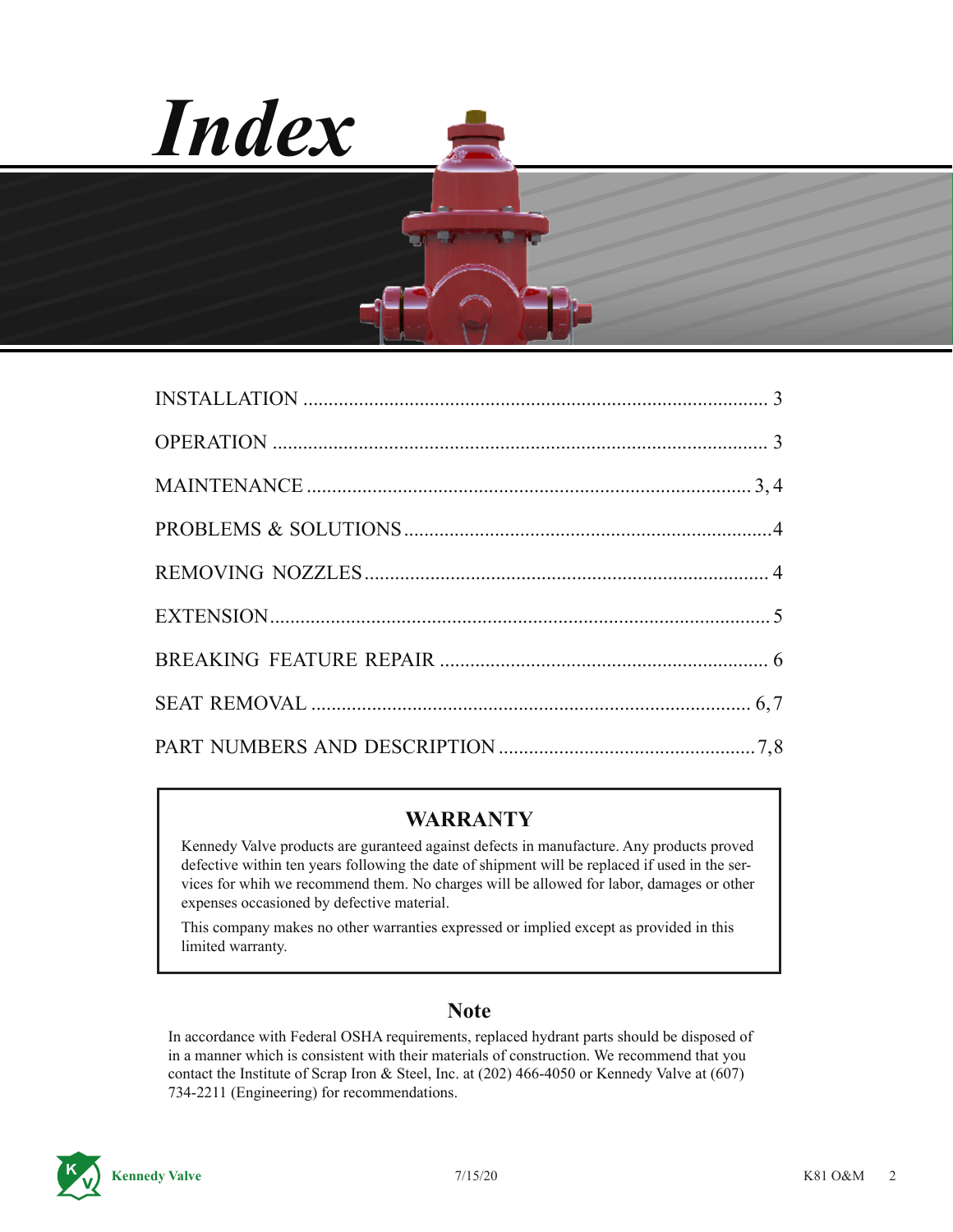### **Installation**

**1.** When hydrants are received from manufacturer they should be handled carefully to avoid breakage and damage to flanges. Keep hydrants closed until they are installed. Protect stored hydrants from the elements, if possible.

**2.** Before installation of hydrants clean piping and elbow of any foreign matter.

**3.** Install hydrants away from the curb line a sufficient distance to avoid damage from or to overhanging vehicles. A set-back of 2 ft. from the curb line to the point on the hydrant nearest the curb is

recommended. The pumper outlet nozzle should face the street. Make sure that the outlet nozzles are high enough above the ground line for hose attachment and that there are no obstructions to prevent operation.



In setting up a hydrant, the elbow should be placed on a flat stone or other solid foundation. It is good practice to brace the side of the base opposite the inlet to oppose the stress due to pressure tending to force the hydrant off the end of the lateral. Hydrants must be firmly supported underground all around the standpipe, especially where there is no concrete sidewalk to help support them. This is particularly important since the proper working of the Safety Breakable Section in severe impact depends upon unyielding support of the underground standpipe.

**4.** The bottom and lower part of the hydrant should be surrounded with broken stone or coarse gravel so that water released from the standpipe by the drain valves may escape quickly. The stone-filled area should contain a volume of water at least twice that held by the hydrant barrel.

**5.** Both drainage stone and earth fill above the stone should be tamped to give firm support to the hydrant barrel.

**6.** It is recommended practice to install an auxiliary or secondary gate valve in the lateral between the hydrant and the main. This permits inspection and repair of hydrant without shutting down mains. Check the hydrant and auxiliary valve for perpendicular setting.

**7.** After the hydrant is installed and the line as well as the hydrant have been hydrostatically tested, the hydrant should be flushed and then checked for proper drainage.

**A.** A nozzle cap should be removed, then the hydrant opened fully. This will flush out any dirt or sediment which may have accumulated during installation.

 After the hydrant is flushed, close it, replace the nozzle cap, then open the hydrant again and inspect all joints for leaks: Close the hydrant again, remove a hose cap and/or steamer cap to test your hose thread for proper fit.

**B.** Before replacing the hose cap and/or steamer cap, check the inside of the hydrant for drainage. This can be

 accomplished by placing the palm of the hand firmly over the nozzle outlet. Drainage rate should be sufficiently rapid to create a suction.

#### **Note:**

In certain areas ground water stands at levels above that of hydrant drains. In such cases it is recommended that hydrant drains be plugged at the time of installation. If drains are plugged, hydrants in service in cold climate areas should be pumped out after usage. Mark such hydrants to indicate the need for pumping out after usage.

### **Operation**

The Guardian hydrant requires a minimum of torque to be operated. It is possible to damage the hydrant by forcing it beyond the limits of the operating nut travel with excessive torque; therefore, the following steps are recommended:

- 1. CHECK DIRECTION OF OPENING as marked on the dirt shield.
- 2. TO OPEN, DO NOT FORCE THE HYDRANT IN THE OPENING DIRECTION BEYOND FULL OPEN as indicated by sudden resistance to turning. If water does not flow when the hydrant is open, it is probably due to a closed valve upstream from the hydrant.
- 3. WHEN USING HYDRANT, hydrant should be opened full. Partially opened hydrant may allow substantial leakage through the drain valves. This may prevent the hydrant from draining properly when it is shut down. Operation of hydrant in this manner over a period of time could also undermine the hydrant and/or the water main.
- 4. TO CLOSE, turn the operating nut until the valve closes off the flow. Always shut off hydrant slowly. In old water mains where corrosion has taken its toll, or even on new mains where high pressure is maintained, closing the hydrant too rapidly could cause a water hammer resulting in damage to the main.

 IT IS NOT NECESSARY to OPEN or CLOSE the hydrant with great force. When closing the hydrant, the closed position will be evident by a reduction in the effort required to close it. When that position has been reached, back off the operating nut in the opening direction one-quarter turn to take the strain off the operating parts of the hydrant and to make it easier to open the hydrant when needed again.

### **Maintenance**

It is recommended the hydrant be inspected twice yearly, in the spring and fall. In extremely cold weather it is advisable to inspect hydrant after each use.

Maintenance and adjustments are easy and economical with the Guardian hydrant. All parts which are susceptible to damage or rough treatment can be reached without excavation or expensive equipment. The main valve, seat ring, drain valve, drain valve seat and the stem may all be easily withdrawn and replaced by one man.

Inspection or renewal are practical without disturbing the standpipe, pavement or mains. Inspection should cover the following points:

- **1.** Physical examination noting condition of operating nut, nozzle caps and drains, and general appearance.
- **2.** Use an Aquaphone and listen for leakage through main valve.
- **3.** To check for leakage at seals loosen one hose cap one-

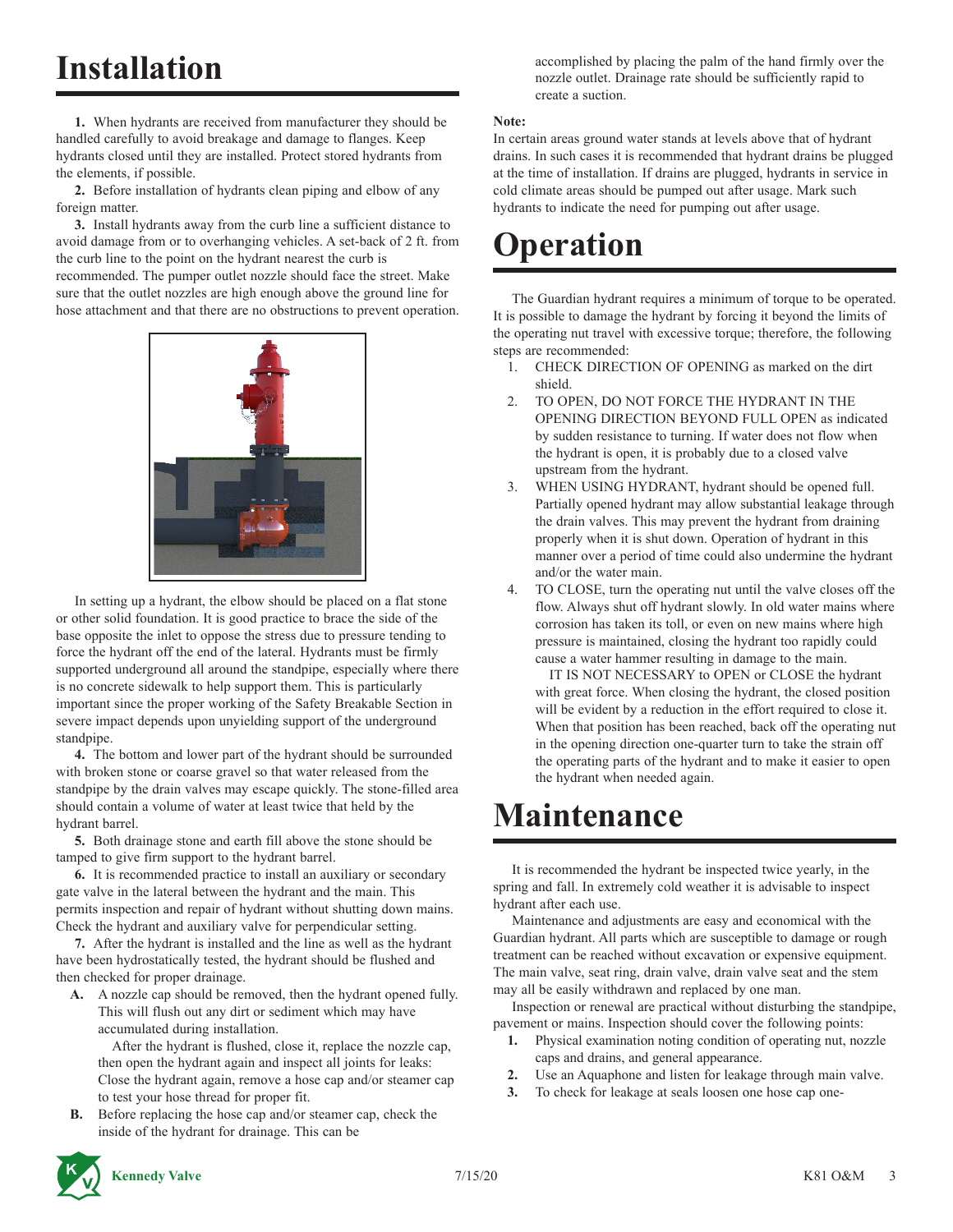half turn. Check ease of operation while fully opening hydrant. When all the air has escaped through the hose cap and the hydrant is full, re-tighten the hose cap and check for leakage at joints, packing or seals, and outlet caps.

- **4.** Close hydrant and remove one nozzle cap. Observe drainage.
- **5.** Open hydrant completely, flush hydrant and observe flow. Care should be taken that the water coming from hydrant will not cause any damage to surrounding area.
- **6.** Close hydrant slowly to insure tight closure.
- **7.** Clean and lubricate all nozzle threads. Replace caps, tighten with spanner wrench, then back off slightly so that the caps will not be excessively tight, but have sufficient frictional resistance to prevent removal by hand.
- **8.** Lubricate stem threads through the Alemite fitting centered in the operating nut (one or two pumps with a grease gun).
- **9.** Clean the exterior of the hydrant and repaint, if necessary.
- **10.** Be sure any auxiliary valves are in the wide open position.
- **11.** Keep complete records on inspection and location of all hydrants in the system.

## **Problems & Solutions**

Various problems which occur in the field are described below with hints on how to solve them.

**Stem Binding:** Rap the hydrant dome with hammer or spanner wrench. This often will unbind the stem. If stem still binding, loosen dome bolts. Stem should then operate easily. Retighten bolts evenly.

**Poor Drainage:** It is possible dirt or pebbles may have plugged the drain holes. Presence of water or ice standing in barrel can be checked using a plumb bob.

To correct:

- **1.** Screw nozzle caps on tightly to prevent leakage.
- **2.** Open hydrant slowly until you hear water entering barrel of hydrant. This will allow water to enter the hydrant with drain valve in an open position. When enough pressure builds up in the barrel any dirt or foreign objects causing the blockage should be forced out.
- **3.** After a few minutes, resume turning the operating nut until the hydrant is fully opened.
- **4.** Slowly shut off hydrant.
- **5.** Remove one of the nozzle caps.
- **6.** Observe through nozzle port to make sure water in barrel is receding. Drainage should be sufficiently rapid to create a suction if palm of hand is placed over a nozzle outlet during drainage.
- **7.** Check again for seat leakage with the Aquaphone.

**Poor Shutoff:** DO NOT exert extra torque forcing hydrant to close. Trouble may be a stone lodged between the seat and the main valve. Forcing closure may damage the hydrant. Stones or other foreign objects are the usual causes of this problem. To correct this problem, remove one or both nozzle caps and open hydrant fully to flush out any foreign material.

Care should be taken that water coming from hydrant will not cause any damage to surrounding area. Attach a canvas apron if necessary, to direct the flow into the street.

Shut off hydrant slowly until fully closed. Put your ear to nozzle opening to hear if water has stopped coming through main valve.

### **Removing Nozzles**

In 1982 most Guardian hydrants were changed from threaded (12 T.P.I.) nozzle to 1/4-turn nozzle, designed to provide easy replacement in case of damage. Both hose and steamer nozzles are 1/4-turn, left-hand thread segments, and are secured by a stainless steel retaining screw. 1/4-turn nozzles can be removed without difficulty by following these steps:

Instructions to remove 1/4-turn nozzles:

- **1.** Remove nozzle cap (K-8144).
- **2.** Remove nozzle retaining screw (K-8141) using a 1/4" Hex Allen Wrench and turning counter-clockwise.
- **3.** Insert nozzle removing wrench (K-8148) into nozzle (K-8140) and engage nozzle lugs with slots in wrench.
- **4.** Use a 1" diameter bar to turn the nozzle wrench in a clockwise\* direction (right) 1/4-turn and remove the nozzle. Note: Nozzles are held in the upper by segments of a left-hand thread.
- **5.** Remove the old nozzle "O"-Ring (K-8145).
- **6.** Inspect the nozzle seating surface in the upper barrel (K-8115) and remove any dirt or sediment.
- **7.** Lubricate the new "O"-Ring and place into upper barrel.
- **8.** Insert new nozzle and use nozzle wrench (K-8148) and 1" diameter bar to turn nozzle approximately 1/4-turn counter-clockwise (left). Turn nozzle so the nozzle retaining screw will clear the shoulder on the upper casting when it is inserted.
- **9.** Check that the nozzle "O"-Ring is compressed evenly.
- **10.** Lubricate the nozzle retaining screw with a Moly-Type grease and thread it into nozzle until it is flush with the nozzle I.D.
- **11.** Inspect nozzle cap gasket (K-8143) and replace if necessary.
- **12.** Install nozzle cap and tighten.



#### **NOZZLE-REMOVING TOOLS K-8148**

Threaded nozzles are removed by turning to the left or counter-clockwise.

#### **Extension of K81 Guardian for Raise in Street Grade**

Height extension of the Guardian hydrant to compensate for a raise in street grade is easily accomplished through the use of the Guardian extension kit (K-8150) without any excavation of interruption of water service and without discarding any parts of the existing hydrant. Extensions are available in 6" increments from 6"- to 36"-in length.

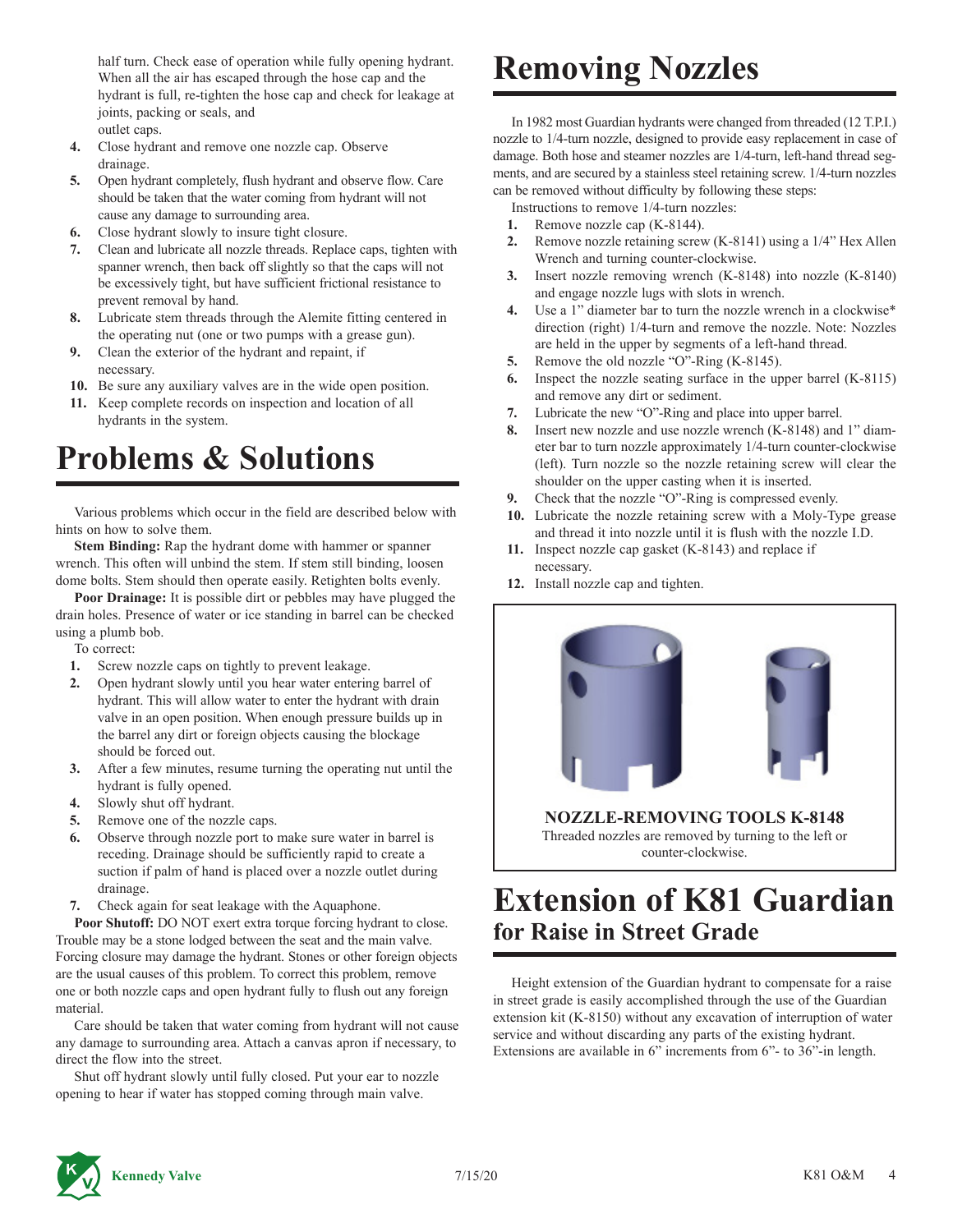The parts supplied with a kit consist of a barrel extension piece and an extension stem of suitable length with all necessary hardware to insert between the upper and lower hydrant sections. The upper barrel and stem sections are connected to the new parts by means of the original standpipe breaking ring and stem coupling.

The entire change can be handled by one man in less than 30 minutes. The new assembly is as rigid and operates as easily as a single piece hydrant.

If the extension increases the overall bury of the hydrant to more than 8 feet, it is strongly recommended that a "deep bury" lower stem be used to minimize chatter.



### **Extension Instructions**

*For hydrants not equipped with Stop Nut on Upper Stem. Stop Nut is furnished on all 4"- and 4-1/2"- Mathews-Guardian inserts and on Guardian Hydrants where specifications require. See diagram on this page.*

- **1.** Remove cap bolts and nuts (K-8108).
- **2.** Remove cap assembly by placing hydrant wrench on the operating nut (K-8102) and turning in direction to open hydrant. Assembly will walk off stem (K-8114).
- **3.** Remove standpipe breaking ring bolts and nuts (K-8118).
- **4.** Remove standpipe breaking rings (K-8119).
- **5.** Lift upper barrel (K-8115) over stem (K-8114).
- **6.** Remove Coupling Pin (K-8122R) from stainless steel lower coupling pin (K-8122R) and remove pin from the coupling (K-8116).
- **7.** Remove upper stem section with coupling (K-8114 & K-8116).
- **8.** Remove extension stem and coupling from kit (K-8150) and fasten stem to coupling with allen socket head coupling pin provided (K-8150 kit).
- **9.** Place extension stem with coupling (K-8150 kit) on lower stem section (K-8123). Line up pin holes and fasten with allen socket head coupling pin provided (K-8150 kit).
- **10.** Place fiber gasket (K-8150 kit) on lower barrel flange.
- **11.** Place extension spool over stem and fasten with bolts and nuts provided (K-8150 kit).
- **12.** Place upper stem section with breaking coupling (K-8114 & K-8116) on extension stem, line up pin holes, insert stainless steel lower coupling pin and fasten with Clevis Pin.
- **13.** Check "O"-Ring (K-8120) on lower flange of upper barrel. If damaged, replace with new "O"-Ring provided (K-8150 kit).
- **14.** Place upper barrel section (K-8115) over stem and orient nozzles in proper position.
- **15.** Replace standpipe breaking rings (K-8119).
- **16.** Insert bolts and nuts (K-8118) and tighten evenly to 30-35 Ft.- Lbs.
- **17.** Check gasket at hydrant cap flange. If damaged, replace with fiber gasket provided (K-8150 kit).
- **18.** Place cap assembly (K-8107) over hydrant stem carefully so as not to damage "O"-Rings (K-8111) and turn in direction to close hydrant. Insert two cap bolts (K-8108) to align flanges and draw down until snug.
- **19.** Replace cap bolts and nuts (K-8108) and tighten.
- **20.** Cycle hydrant to test for leaks or binding.



**STOP NUT REMOVAL WRENCH K-8155 AVAILABLE UPON REQUEST**

### **Repairing Directions for Breakout Couplings on K81A, K81AD & K81AW Hydrants**

*For hydrants not equipped with Stop Nut on Upper Stem. Stop Nut is furnished on all 4"- and 4-1/2"-Mathews-Guardian Inserts and on Guardian Hydrants where specifications require. See diagram-page 5.*

- **1.** Remove broken stem breaking coupling and standpipe breaking rings.
	- **A.** Remove the broken stem breaking coupling (Item K-8116) from the lower stem and remove the lower coupling.
	- **B.** With a socket wrench, remove the bolts (Item K-8118)

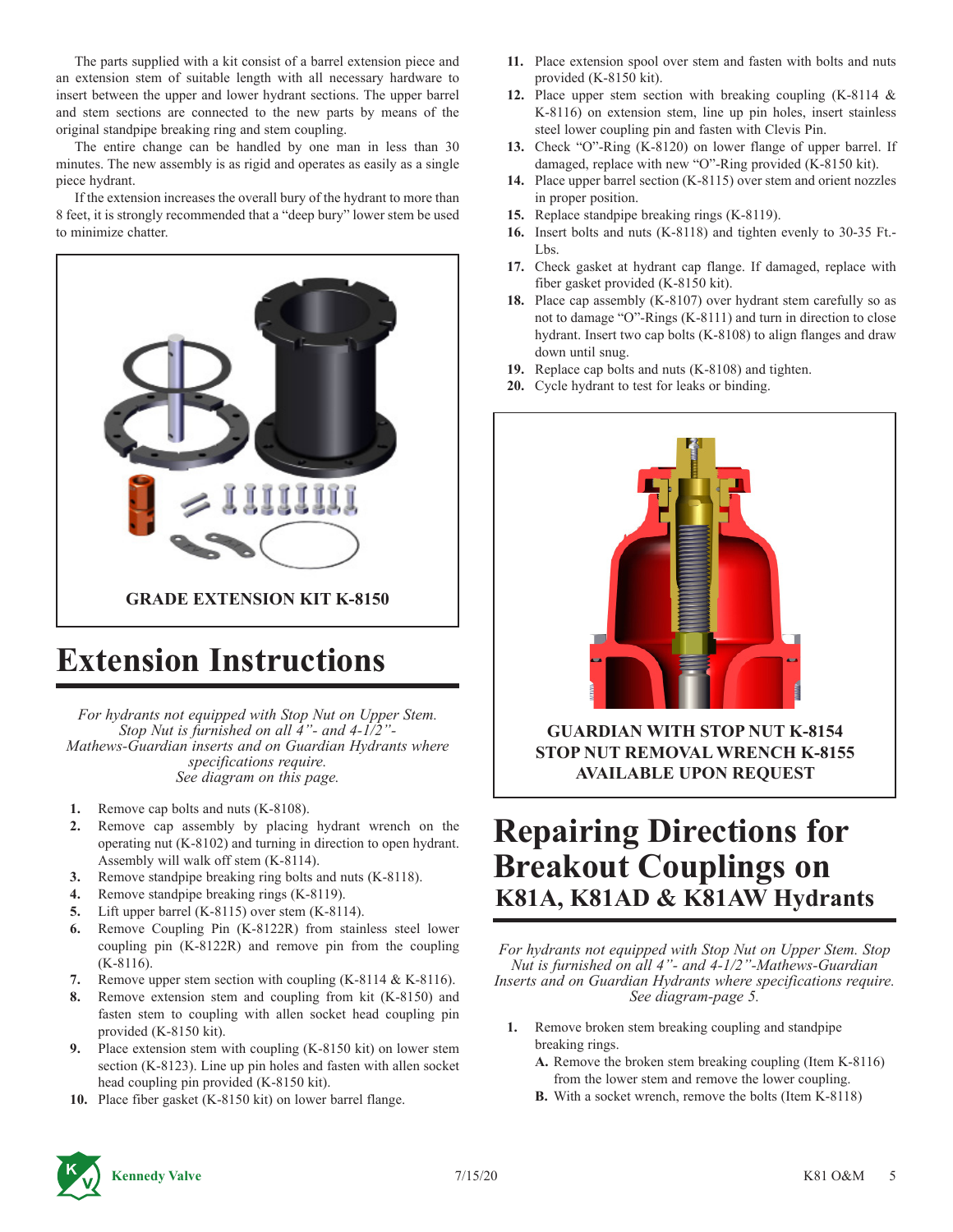holding the broken standpipe breaking rings (Item K-8119) pieces and remove the pieces. Lay the hydrant upper on the ground.

- **2.** Remove stem from hydrant upper.
	- **A.** Unscrew the upper stem (Item K-8114) from the operating nut (Item K-8102) by holding the stem stationary and turning the operating nut in the direction to open.
	- **B.** Remove broken upper stem breaking coupling (Item K-8116) and the upper coupling pin.
- **3.** Install new stem coupling.
	- **A.** Place the new stem breaking coupling (K-8149 kit) on the upper stem and secure with the upper coupling pins provided (K-8149 kit).
	- **B.** Slide the upper stem and coupling assembly over the lower stem. Push in the lower coupling clevis pin and fasten with the bridge pin.
- **4.** Remove the cap from hydrant upper.
	- **A.** Place the hydrant upper barrel (Item K-8115) on cardboard or other clean surface.
	- **B.** With a socket wrench, remove the bolts (Item K-8108) holding the cap (Item K-8107) to the upper barrel and remove cap.
- **5.** Reassemble hydrant.
	- **A.** Check the "O"-Ring (Item K-8120) on the bottom of the hydrant upper barrel. Replace if damaged (K-8149 kit).
	- **B.** Set the hydrant upper barrel over the stem and orient the nozzles in the direction required.
	- **C.** Place the breaking rings on the lower barrel (Item K-8124) flange and around the upper barrel. Replace the bolts in the breaking rings and finger tight.
	- **D.** Replace the hydrant cap gasket (Item K-8109) (K-8149 Kit) and lower the cap over the stem. (Be careful not to damage the "O"-Rings (Item K-8111) in the cap.) Start the upper stem into the operating nut by turning the operating nut in the direction to close. Turn until the cap is seated on the upper barrel.
	- **E.** Replace the cap bolts (Item K-8109) and tighten.
	- **F.** Tighten the breaking rings bolts (Item K-8118) evenly to 30-35 Ft./Lb.

#### **NOTE:** CHECK FOR FREE OPERATION BY CYCLING THE HYDRANT FROM FULLY OPEN TO FULLY CLOSED.



### **Collision Repair Kit K81A, K81AD, K81AW**

#### **5-1/4"-ITEM #1-58008 4-1/2"-ITEM #1-58007**

| <b>DESCRIPTION</b>                                     | <b>OUANTITY</b> |
|--------------------------------------------------------|-----------------|
| Stem breaking coupling                                 |                 |
| Breaking ring                                          | 2               |
| Flange seal "O"-Ring                                   |                 |
| Gasket hydrant cap                                     |                 |
| Coupling Pin                                           | $\mathfrak{D}$  |
| Screw hex head plated $1/2$ " x $2-3/4$ "              | 8               |
| Nut finished hex plated 1/2"                           | 8               |
| <b>Instruction Sheet</b>                               |                 |
| <b>PROPER TOOLS REQUIRED</b>                           |                 |
| Figure 111 spanner wrench with proper sized            |                 |
| operating nut opening                                  |                 |
| Hammer                                                 |                 |
| Pliers                                                 |                 |
| $3/8$ " - or $1/2$ "-drive ratchet with $3/4$ "-socket |                 |
| AND                                                    |                 |
| $3/4$ "-open or box end wrench                         | 1               |
| OR                                                     |                 |

### **Hydrant Seat Instructions**

3/4"-open or box end wrenches 2

#### **REMOVING WRENCH ON GUARDIAN HYDRANT**

*For hydrants not equipped with Stop Nut on Upper Stem. Stop Nut is furnished on all 4"- and 4-1/2"-Mathews-Guardian Inserts and on Guardian Hydrants where specifications require. See diagram-page 5.*

- **1.** Shut off Water Supply.
	- **A.** Shut off water supply to hydrant by closing the gate valve controlling flow of water to the hydrant. Remove a nozzle cap and open the hydrant a maximum of three turns. Remember, for operator safety, remove the nozzle cap before opening the hydrant.
- **2.** Removal of Hydrant Cap.
	- **A.** With a socket wrench, take out the bolts (K-8108) holding the cap (K-8107).
	- **B.** Turn the operating nut (K-8102) in the direction to open and hold the cap to keep it from rotating as the operating nut unscrews and lifts the cap. Turn until the operating nut walks off the stem (K-8114).
	- **C.** Lift the cap straight up and off. Take care not to damage the "O"-Rings (K-8111) in the lower part of the cap.
- **3.** Removal of Stem and Drain Valve Assembly
	- **A.** Slide the seat removing wrench (K-8147) over the stem and down into the upper barrel (K-8115). Thread the seat removing stem nut (K-8147) on to the stem.
	- **B.** Turn the wrench while tightening the nut to align it with the stem breaking coupling (K-8116). This will allow the coupling to be drawn into the wrench.
	- **C.** Lift on the wrench, to pull the drain valve (K-8136) firmly into the seat ring (K-8128) and turn the wrench counterclockwise to unscrew the seat ring.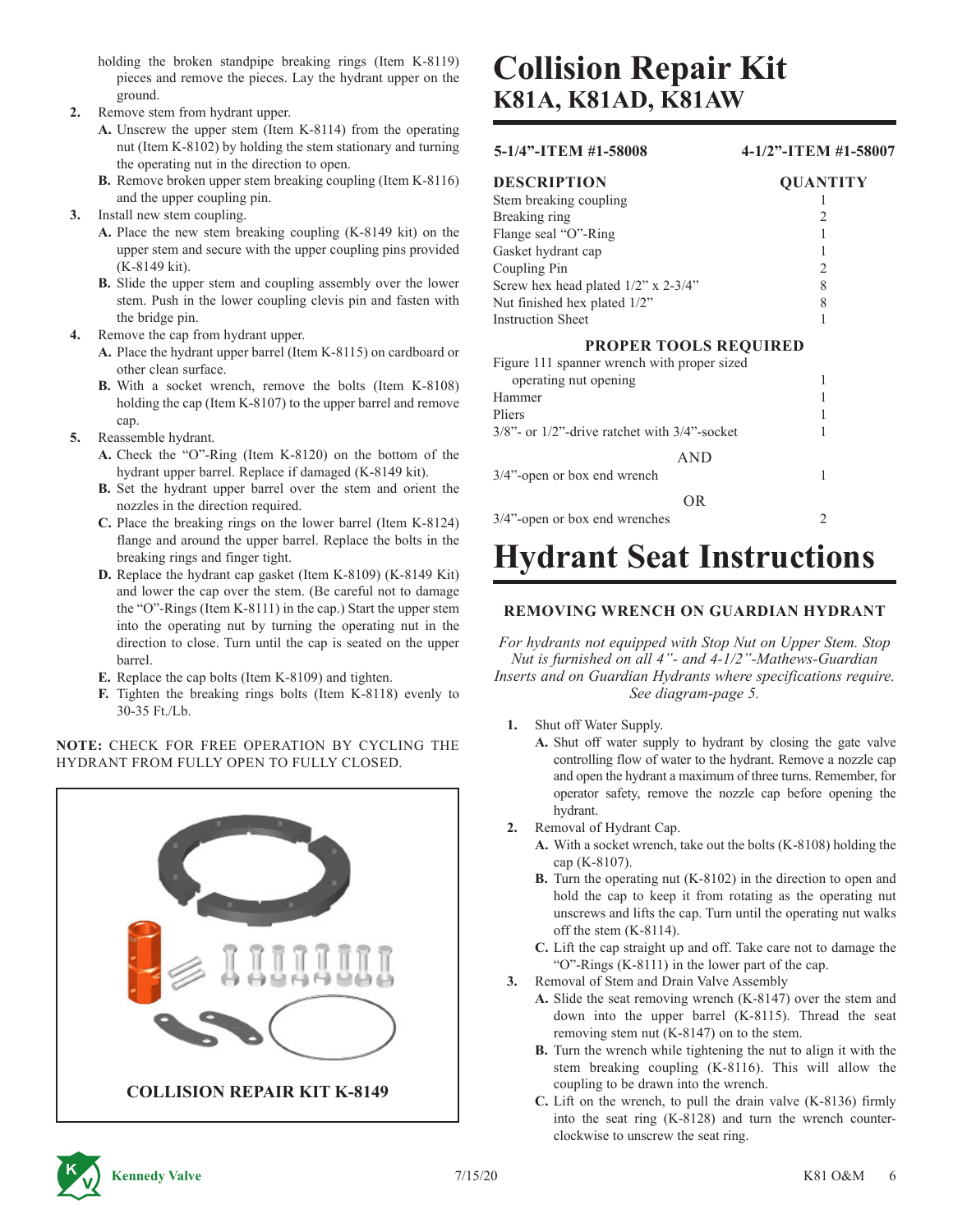- **D.** Lift the entire drain valve and stem assembly, with the seat ring and seat removing wrench, out of the standpipe. Do not allow the seat ring to rub against the lower.
- **E.** Inspect to be sure "O"-Rings (K-8126A and K-8130) are not in the standpipe.
- **4.** Inspect and Replace, if Necessary, Hydrant Components.
- **5.** Reassemble Hydrant.
	- **A.** Place the seat ring, stem, breaking coupling and hydrant drain valve as a unit into the wrench. Check to assure "O"-Rings (K-8126A and K-8130) are in place. Engage the wrench (K-8147) on the stem breaking coupling and tighten.
	- **B.** Insert this assembly into the barrel and lower carefully.
	- **C.** Turn the wrench one full turn counter-clockwise to line up the threads to prevent cross-threading. Then turn clockwise to tighten the seat ring. Tighten to 300 Ft.-Lbs. + or 30 Ft.-Lbs.
	- **D.** Remove the wrench.
	- **E.** Lower the cap assembly onto the stem carefully so as not to damage "O"-Rings and turn the operating nut in the direction to close the hydrant, until the cap seats on the barrel, align the bolt holes in the cap and bolt to the barrel.
	- **F.** Close the hydrant and open the gate valve controlling flow of water to the hydrant.
	- **G.** Cycle hydrant to check for free operation.
	- **H.** Close hydrant, wait for hydrant to drain, then reinstall nozzle cap and tighten.



**GUARDIAN 5-1/4" DRAIN VALVE**